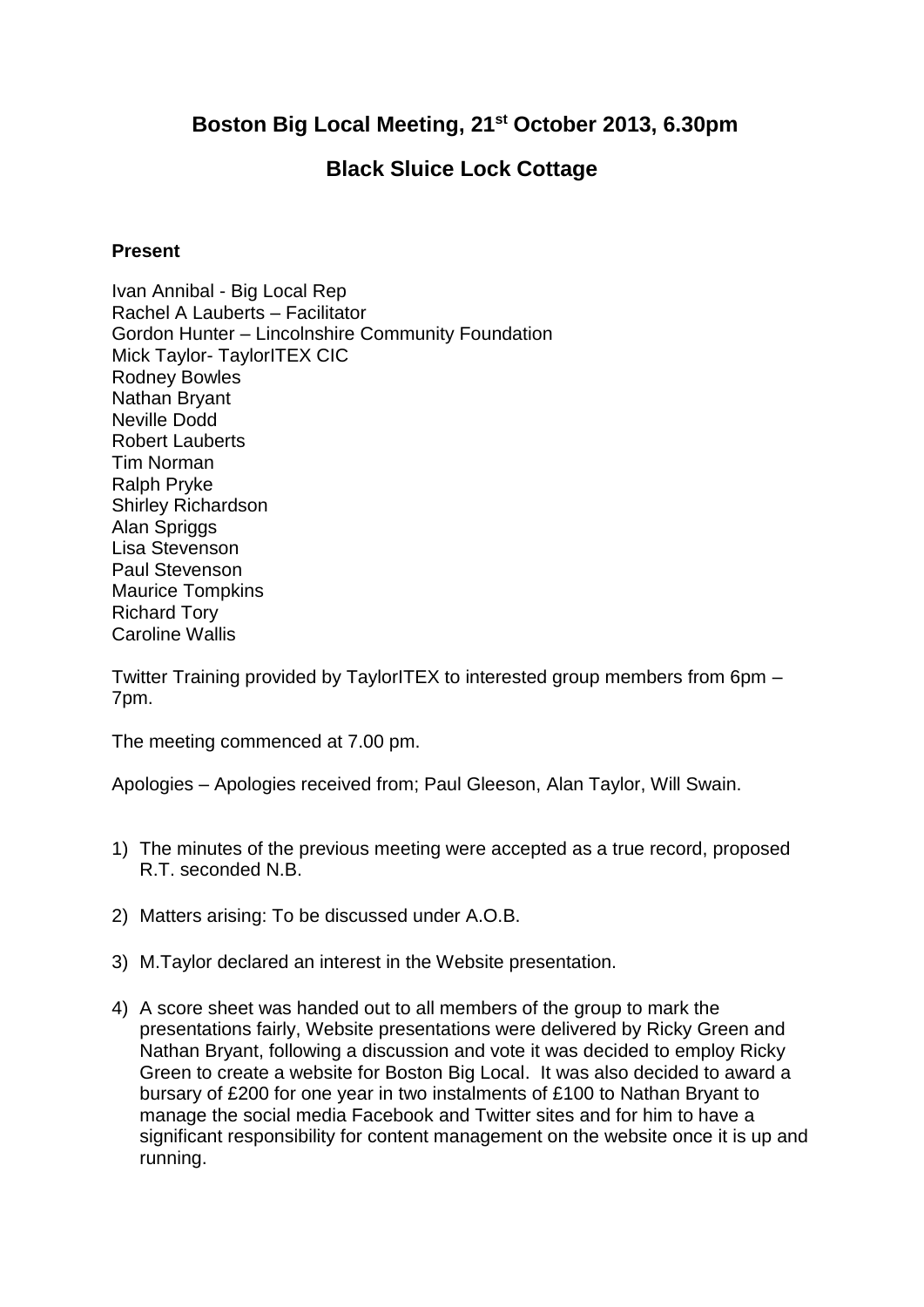- 5) Update on Getting Started Progress:
	- i) Action Plan R.A.L. allocated tasks for group members to research for the Boston Big Local Profile. An action plan will be emailed to all members of the group.
	- ii) RAL to email group members a list of all the streets and postcodes within our area.
	- iii) R.L. and R.A.L. have agreed with Haven High that the students will carry out some research on our behalf, they will be asking fellow students, teaching staff, parents, family and friends the questions regarding our area. It is hoped that they will be able to get approximately 3000 questionnaires completed on our behalf.
	- iv) R.A.L. has yet to confirm a meeting with Boston College who have offered to help with marketing and advertising. Also still to meet with Grammar Schools and Boston BID.
	- v) Advertising for the Logo Competition RAL has spoken to the Target and Standard and is awaiting a return telephone call.
	- vi) The Witham East Action Group has organised a Christmas Fair on 3rd November at Haven High, RAL suggested BBL have a presence at the event, members were asked to speak to RAL at the end of the meeting.
	- vii) I.A. and R.A.L. are to give a presentation to the WI on November  $7<sup>th</sup>$  and the Horticultural Society on November 19<sup>th</sup>.
	- viii)Haworth Visit I.A. has agreed that Haworth will host the event at the Baptist Chapel on Wednesday 6<sup>th</sup> November starting on our arrival at 11am -12pm. The meeting will last approximately 3 hours giving the group a free hour to explore Haworth before our return. I.A. to circulate an agenda. Confirmed candidates: M. Tompkins, R.L., R.A.L., R.B., R.T., T.N., N.B., L.S., I. A. M. Tompkins to organise mini-bus, L.S. to organise parking at the Tennis Club on Sleaford Road. M. Tomkins and L.S. to share driving. Catering to be provided. Candidates to meet at 8am.
	- ix) TaylorITEX CIC has offered free Volunteer Card Training to group members, this will take place on Thursday 7<sup>th</sup> November at the Black Sluice Lock Cottage starting at 9am and finishing at 4pm. M.Taylor has very kindly offered to supply the group with a free buffet lunch on the day. Candidates include: R.L., R.B., L.S., P.S., T.N. R.A.L., M.T. N.D. S.R.
	- x) Each member of the group were asked to take away 15 copies of the A. B. C. D. questionnaires to ask family, friends and neighbours to complete.
	- xi) I.A. to organise a meeting in Boston with regard to the Hanse League.
	- xii) N.B. asked the group if we would be interested in producing Christmas greetings postcards from BBL. It was decided to make a decision at a later date.
- 6) Star People Update: M.Taylor attended at Star People meeting in Birmingham. He has submitted 12 applications from Boston R.T.'s application has been brought forward and he will be having a SKYPE interview shortly. There is a big